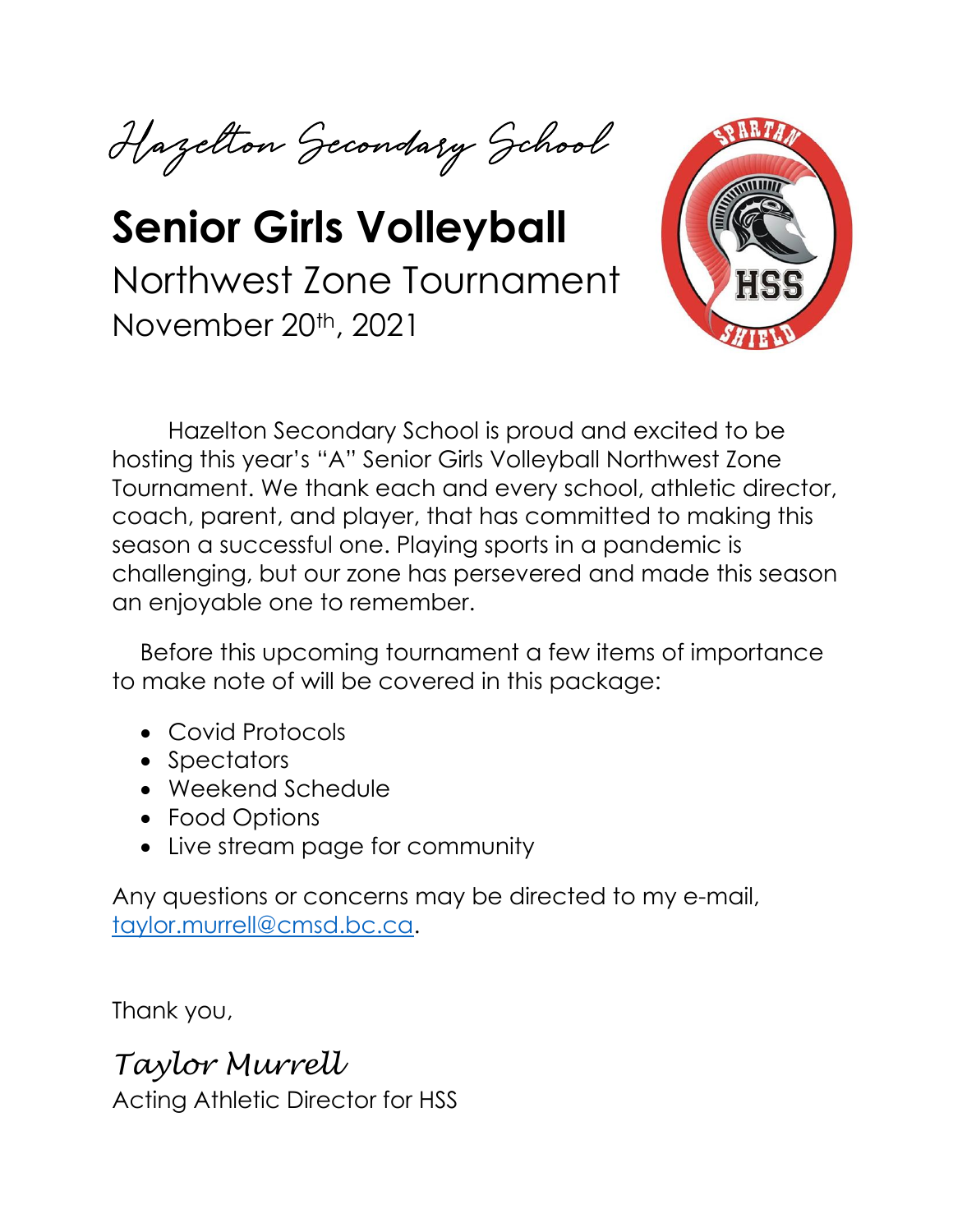## **COVID PROTOCOL**

- 1. All athletes, coaches, and drivers must complete a daily health check before arriving at the gym. We ask that you do not attend if you have any of the symptoms of COVID or have been in contact with someone who has COVID.
- 2. All athletes, coaches, and spectators must be masked while inside our building. Players may remove their masks while on the court.
- 3. Spectators unmasked will be immediately asked to leave the gym without warning.
- 4. There is a water bottle filling station available by the gym; you are welcome to use it to fill your bottles.
- 5. Local teams are encouraged to arrive dressed and ready for their games. Each teams will have access to a shared change room.

#### **SPECTATORS**

All spectators MUST be vaccinated. Vaccine cards will be checked upon entering the building. Checked individuals will be given an identifiable wristband to wear throughout the day. Players and coaches get in free, **spectators will be charged \$5 at the door.** 

We will be limiting spectators for pool play games as our seating will be limited. We ask that when your team is on a game break, that their spectators leave with the gym with them. For the finals game, we will be pulling out the bleachers and capping spectators at the first 60 people (our gym seating capacity is 400).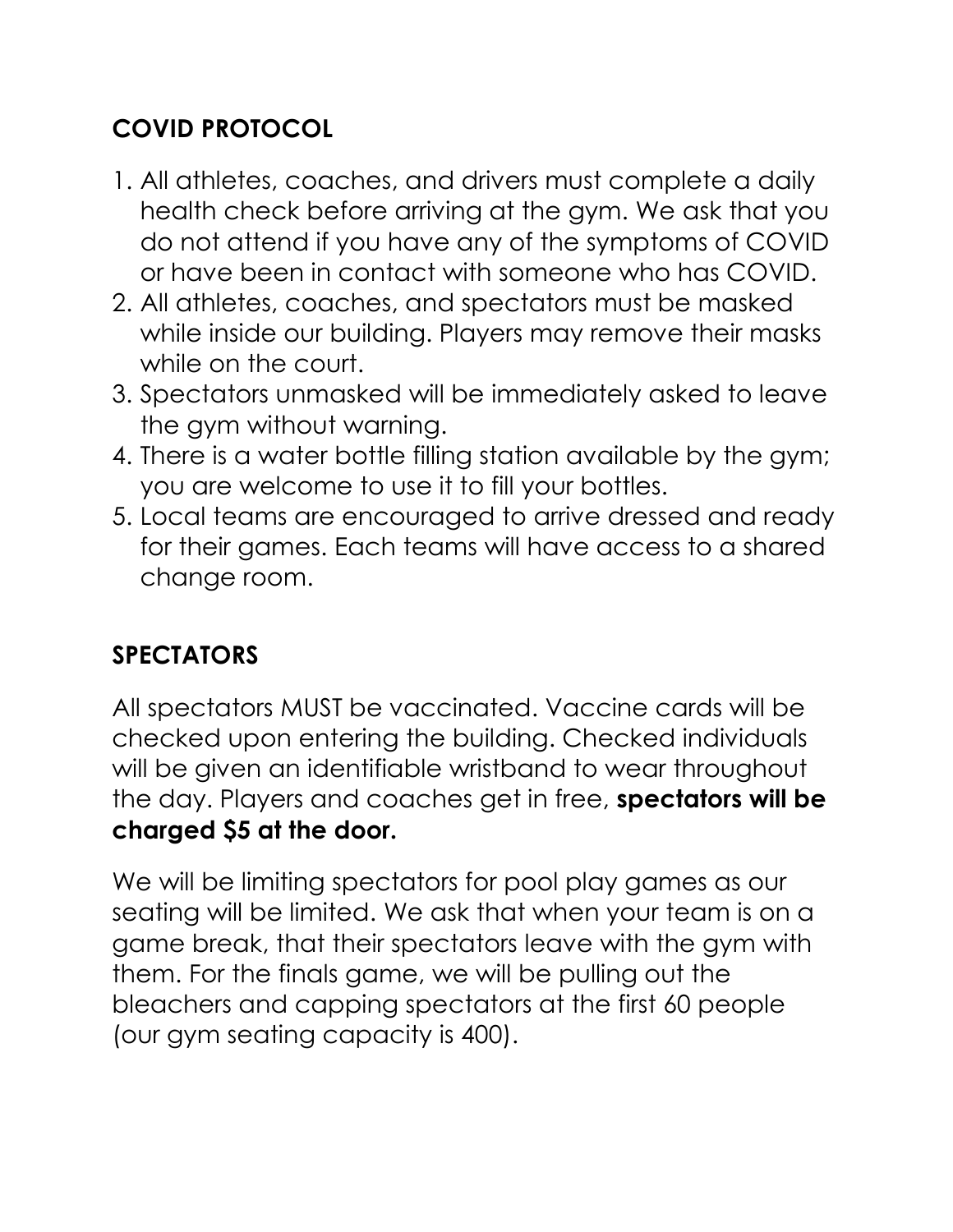#### **LIVE STREAM INFORMATION**

All games will be filmed on live stream throughout the day. To access these videos please share the following link with your families.

#### **To access livestream:**

- 1. Search:<https://murrellco.wixsite.com/mrsm>
- 2. Click on the tab "ATHLETICS"
- 3. Scroll down the page until you see a heading that reads: "SPARTANS ATHLETICS GROUP"
- 4. Below this, there will be a link to the livestream group located on Facebook.
- 5. Request to join this group and watch for posts and updates in the days leading up to the zone event.
- 6. Invite your student athlete families to the page via Facebook and encourage them to do the same!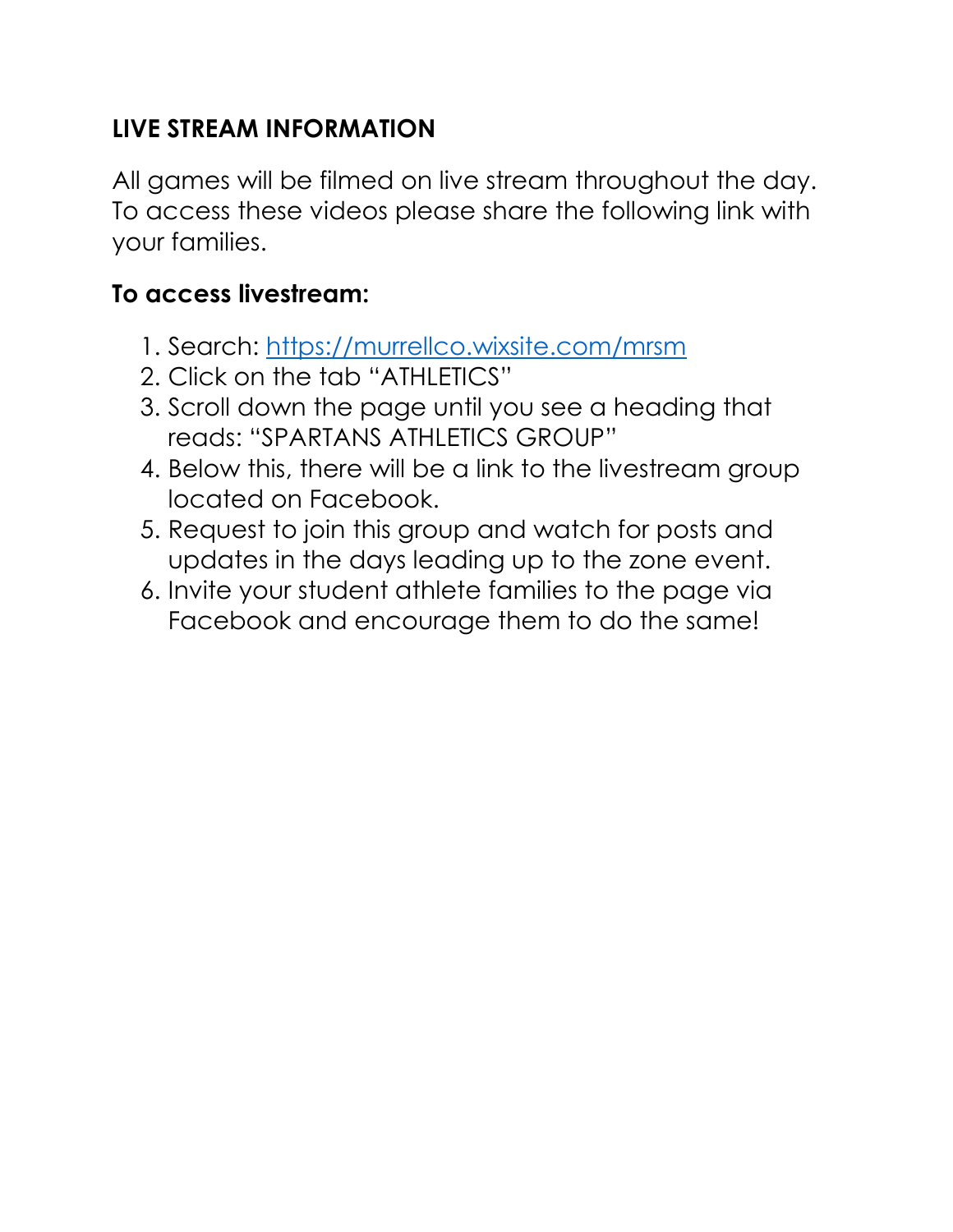#### **WEEKEND SCHEDULE**

"A" Zones Senior Girls Volleyball

Tournament @ Hazelton Secondary School November 20th, 2021

| Pool A          | Pool B          |
|-----------------|-----------------|
| <b>ECRS (1)</b> | GTN (2)         |
| <b>GKNS (3)</b> | H A Z (4)       |
| HSS(5)          | <b>BVCS</b> (6) |

## **A Zone Schedule**

|                     | <b>COURT 1 (entrance side)</b> |                      | <b>COURT 2 (far side)</b>    |                         |             |                              |  |  |
|---------------------|--------------------------------|----------------------|------------------------------|-------------------------|-------------|------------------------------|--|--|
| Time                | <b>Teams Playing</b>           |                      | Official/<br>Score/<br>Lines | <b>Teams Playing</b>    |             | Official/<br>Score/<br>Lines |  |  |
| $9:00$ am           | <b>GKNS</b>                    | <b>HSS</b>           |                              | <b>HAZ</b>              | <b>BVCS</b> |                              |  |  |
| 10:00am             | <b>ECRS</b>                    | <b>GKNS</b>          |                              | <b>GTN</b>              | <b>HAZ</b>  |                              |  |  |
| 11:00am             | <b>ECRS</b>                    | <b>HSS</b>           |                              | <b>GTN</b>              | <b>BVCS</b> |                              |  |  |
| 12:15Pm             | 3rd in Pool                    | $3rd$ in             |                              | Empty court.            |             |                              |  |  |
|                     | A                              | Pool B               |                              |                         |             |                              |  |  |
| 1:15pm              | 1st in Pool                    | $2nd$ in             |                              | 1 <sup>st</sup> in Pool | $2nd$ in    |                              |  |  |
|                     | A                              | Pool B               |                              | B                       | Pool A      |                              |  |  |
| <b>CENTER COURT</b> |                                |                      |                              |                         |             |                              |  |  |
| Time                | Game                           | <b>Teams Playing</b> |                              | Official/Score/Lines    |             |                              |  |  |
| 3:00 <sub>pm</sub>  | <b>Bronze</b>                  | Loser of             | Loser of                     |                         |             |                              |  |  |
|                     |                                | 1:15                 | 1:15                         |                         |             |                              |  |  |
|                     |                                | Game                 | Game                         |                         |             |                              |  |  |
| 4:00 <sub>pm</sub>  | Gold                           | Winner of            | Winner of                    |                         |             |                              |  |  |
|                     |                                | 1:15                 | 1:15                         |                         |             |                              |  |  |
|                     |                                | Game                 | Games                        |                         |             |                              |  |  |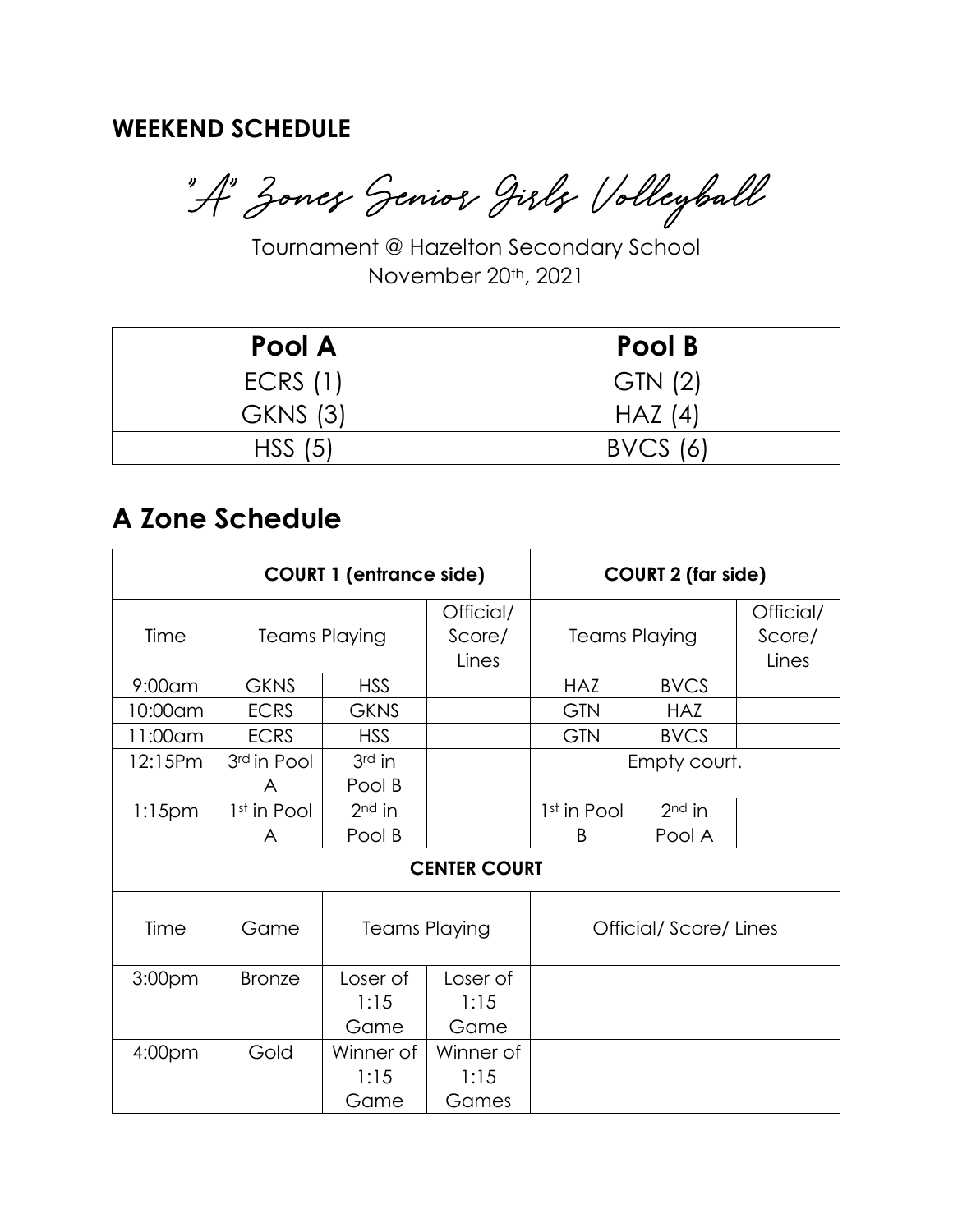#### **FOOD OPTIONS**

Please note that all establishments offer the service of calling your order in, pay, and pick-up, to cut down on wait time.





Phone: [\(250\) 842-6475](https://www.google.com/search?q=subway+hazelton+phone+number&oq=subway+hazelton+phone+number&aqs=edge..69i57.5322j0j9&sourceid=chrome&ie=UTF-8)

Address: 4565 10 Ave Bay 1, New Hazelton, BC V0J 2J0

Open: 8am-10pm

Use code: Hazelton Spartans for 10% off your order!

Phone: (250) 842-4151

Address: Right in HSS! By the doors!

Open: 11am-6pm



PENDING:

Phone: (250) 842-5567

Address: Kispiox Valley Road, Hazelton, BC V0J 1Y5

Open: 11:30-2:30

Please see next page for full menus...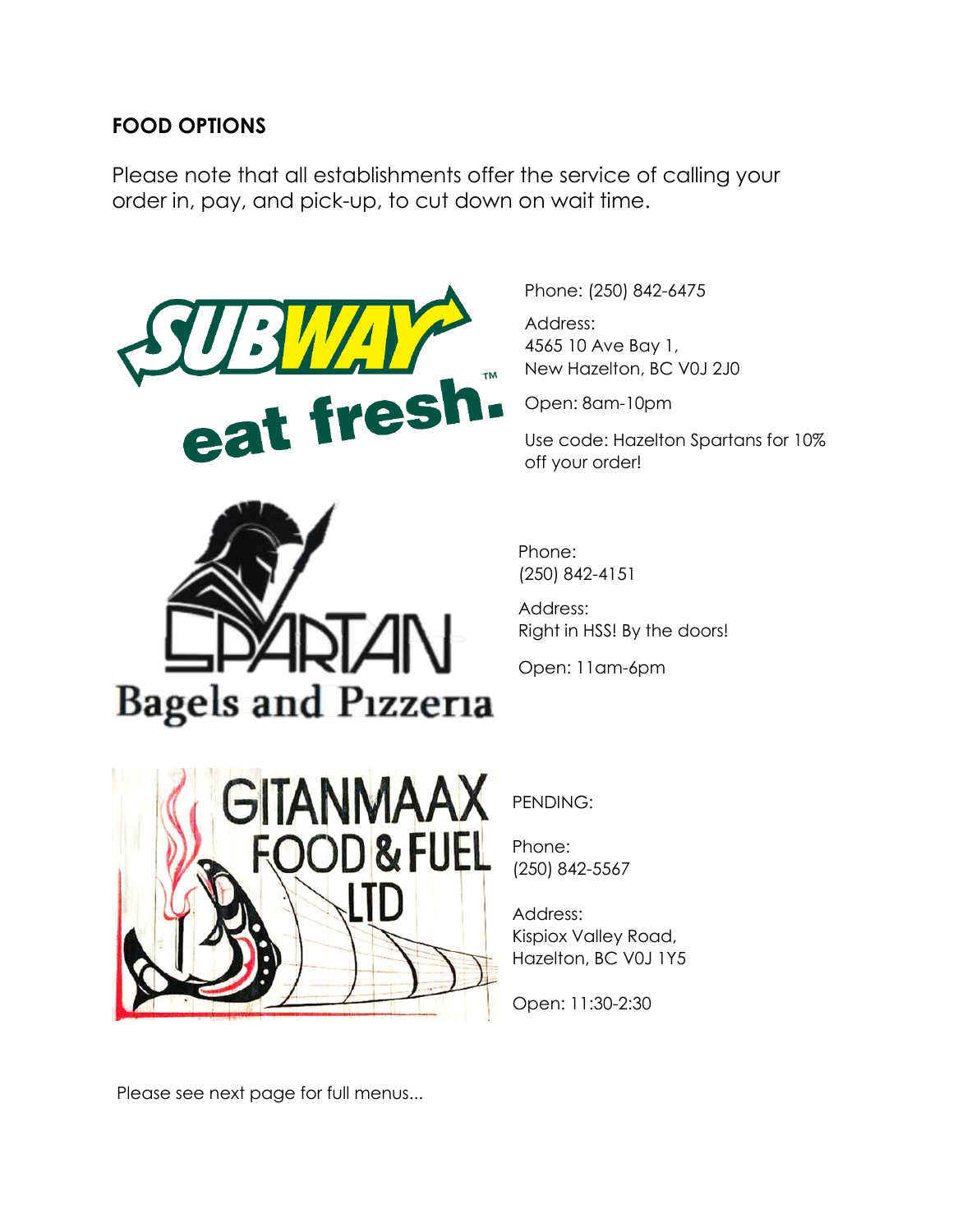#### Closed for the holidays except for New Year's Eve<sup>\*</sup>

see Ad on page 8 for how to reserve your New's Year's Pizza

\*Open until Saturday Dec 19th Starting in January - open Wednesdays through Friday 4 -8 pm for take out! Payment options - cash, debit or credit card

# **Bagels and Pizzeria** 250-842-4151

PIZZA:

CHEESE - LARGE - 20.00 MEDIUM - 15.00 SMALL - 8.00 DOUGH, SPARTAN PIZZA SAUCE, MOZZARELLA CHEESE

PEPERONI - LARGE - 22.00 MEDIUM - 17.00 SMALL - 10.00 DOUGH, SPARTAN PIZZA SAUCE, MOZZARELLA CHEESE, PEPERONI

PEPERONI AND MUSHROOM - LARGE - 23.00 MEDIUM - 19.00 SMALL - 11.00 DOUGH, SPARTAN PIZZA SAUCE, MOZZARELLA CHEESE, PEPERONI, MUSHROOMS

HAM AND PINEAPPLE - LARGE - 23.00 MEDIUM - 19.00 SMALL - 11.00 DOUGH, SPARTAN PIZZA SAUCE, MOZZARELLA CHEESE, HAM, PINEAPPLE

SPICY HAWAIIAN - LARGE - 25.00 MEDIUM - 20.00 SMALL - 12.00 DOUGH, SPARTAN PIZZA SAUCE, MOZZARELLA CHEESE, BACON, HAM, PINEAPPLE, BANANA PEPPERS, FETA

MEAT LOVERS - LARGE - 26.00 MEDIUM - 21.00 SMALL - 12.00 DOUGH, SPARTAN PIZZA SAUCE, MOZZARELLA CHEESE, PEPERONI, HAM, BACON

VEGETARIAN - LARGE - 26.00 MEDIUM - 22.00 SMALL - 12.00

DOUGH, SPARTAN PIZZA SAUCE, MOZZARELLA CHEESE, COLOURED SWEET PEPPERS, ONIONS, MUSHROOMS, **BLACK OLIVES, FETA, SPINACH** 

#### LOADED - LARGE - 26.00 MEDIUM - 22.00 SMALL - 12.00

DOUGH, SPARTAN PIZZA SAUCE, MOZZARELLA CHEESE, HAM, BACON, PINEAPPLE, BLACK OLIVES, MUSHROOMS, ONIONS, COLOURED SWEET PEPPERS, FETA

#### **BUILD YOUR OWN**

16" LARGE - CHEESE - 20.00 PLUS 2.50 PER TOPPING. 14" PIZZA MEDIUM CHEESE - 15.00 PLUS 2.00 PER TOPPING. 10" PIZZA INDIVIDUAL - 8.00 PLUS 1.50 PER TOPPING





#### Spartan Pizzeria @ **Hazelton Secondary**

Gift Certificates Available

Open Wed. to Sat. until Dec. 19  $\star$  Open Dec. 31  $\star$ Closed Dec. 23 to Jan. 2. Reserve Your New Years Eve Pizza

'Open Dec.31' Place your order by Phone until Dec. 19 or by Messaging  $\omega$ 

facebook/HSSPizza